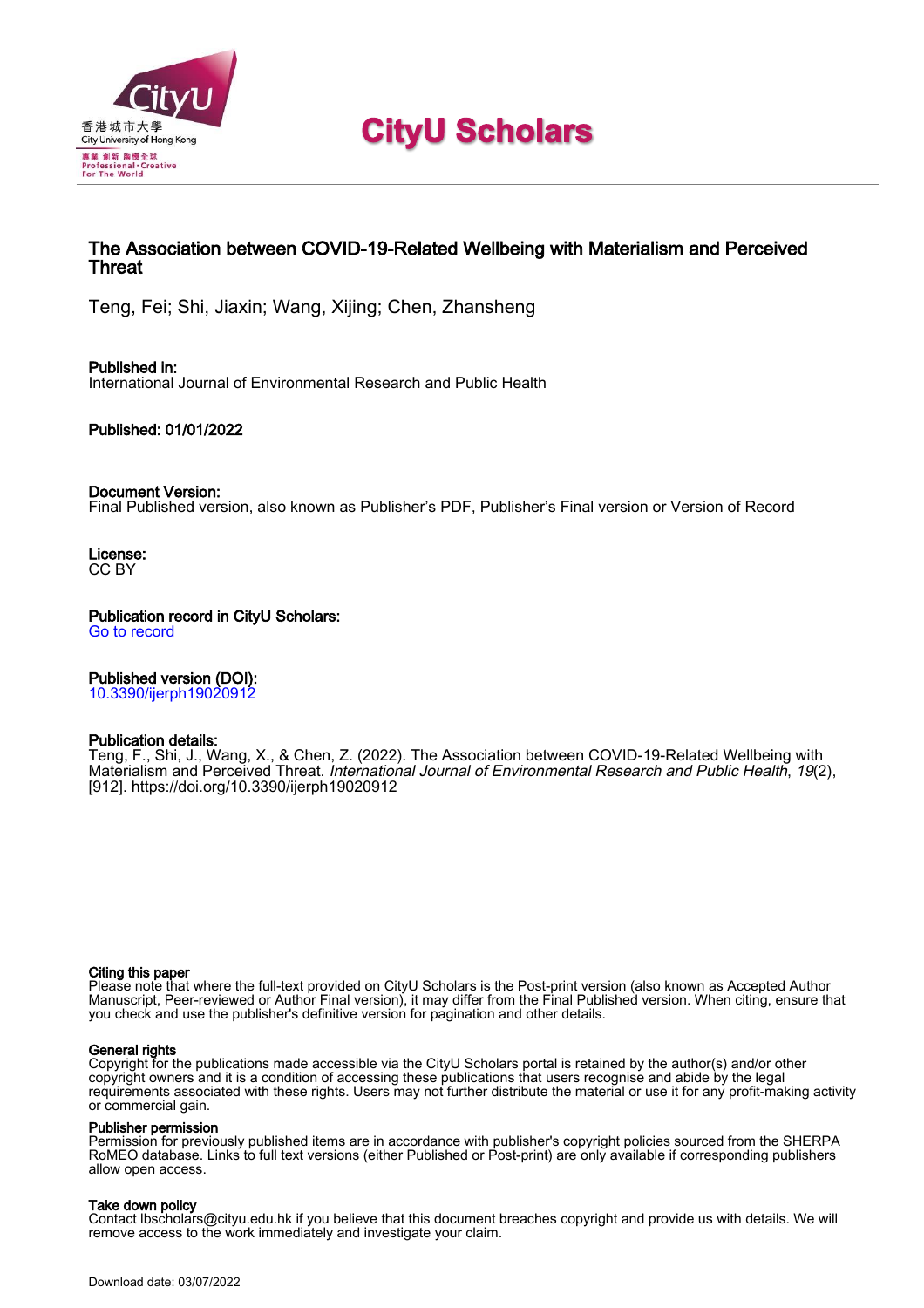



# *Article* **The Association between COVID-19-Related Wellbeing with Materialism and Perceived Threat**

**Fei Teng 1,†, Jiaxin Shi 2,†, Xijing Wang 3,\* and Zhansheng Chen <sup>2</sup>**

- <sup>1</sup> Faculty of Psychology, South China Normal University, Guangzhou 510631, China; tengfei.scnu@gmail.com<br><sup>2</sup> Department of Psychology, The University of Hang Kang, Hang Kang, China; hillshi@sennet blu, bl. (LG).
- <sup>2</sup> Department of Psychology, The University of Hong Kong, Hong Kong, China; billshi@connect.hku.hk (J.S.); chenz@hku.hk (Z.C.)
- <sup>3</sup> Department of Social and Behavioural Science, City University of Hong Kong, Hong Kong, China
- **\*** Correspondence: xijiwang@cityu.edu.hk
- † These authors contributed equally to this work.

**Abstract:** The ongoing coronavirus disease (COVID-19) pandemic has had a profound impact on people's wellbeing. Here, we proposed that an individual characteristic might be associated with wellbeing; that is, materialism. Specifically, we conducted three studies (total *N* = 3219) to examine whether people with high levels of materialism would experience poorer wellbeing (i.e., anxiety and depression, in the current case). The results showed that materialism was positively associated with depression (Studies 1A, 1B and 2) and anxiety (Study 2). Moreover, such a relationship was mediated by people's perceived threat of COVID-19 (Study 2). These findings were observed in both Chinese and American people. The findings are discussed in terms of their theoretical and practical contributions.

**Keywords:** materialism; perceived threat; wellbeing; anxiety; depression; COVID-19



**Citation:** Teng, F.; Shi, J.; Wang, X.; Chen, Z. The Association between COVID-19-Related Wellbeing with Materialism and Perceived Threat. *Int. J. Environ. Res. Public Health* **2022**, *19*, 912. [https://doi.org/10.3390/](https://doi.org/10.3390/ijerph19020912) [ijerph19020912](https://doi.org/10.3390/ijerph19020912)

Academic Editor: Fraser Carson

Received: 17 December 2021 Accepted: 10 January 2022 Published: 14 January 2022

**Publisher's Note:** MDPI stays neutral with regard to jurisdictional claims in published maps and institutional affiliations.



**Copyright:** © 2022 by the authors. Licensee MDPI, Basel, Switzerland. This article is an open access article distributed under the terms and conditions of the Creative Commons Attribution (CC BY) license [\(https://](https://creativecommons.org/licenses/by/4.0/) [creativecommons.org/licenses/by/](https://creativecommons.org/licenses/by/4.0/)  $4.0/$ ).

# **1. Introduction**

We live in a world full of threats, such as unemployment, pandemics, and accidents, which threaten people's economic wellbeing, health, and even their safety. Regardless of the type of threat, these are perceived as dangerous situations that are harmful to one's wellbeing (APA Dictionary of Psychology). This raises the important question of who is more vulnerable to these threats and experiences poor wellbeing as a result. Previous studies have suggested that several individual characteristics are negatively associated with aspects of wellbeing, such as emotional stability [\[1\]](#page-10-0). In this study, we propose that individuals who have materialistic values and goals would perceive threats more strongly, than experiencing poor wellbeing, such as experiencing anxiety and depression in the current situation.

# *1.1. Antecedents of Wellbeing during the COVID-19 Pandemic*

It is not surprising that people's well-being, in general, is lowered by the pandemic (see [\[2\]](#page-10-1) for a review), given that various aspects of their life have been negatively impacted. Studies have already revealed that the threat of the Coronavirus disease [\[3,](#page-10-2)[4\]](#page-11-0), mandatory quarantine [\[5\]](#page-11-1), and economic uncertainty [\[6\]](#page-11-2) are robust predictors for reduced well-being. In addition, several studies have identified that the well-being of vulnerable groups could be more subject to the influence. For example, the elderly [\[7\]](#page-11-3), the homeless [\[8\]](#page-11-4), and pregnant women [\[9\]](#page-11-5) have reported experiencing significant mental health issues such as anxiety and depression. In addition to those particular groups, researchers have highlighted several individual and social antecedents that could contribute to negative well-being among general populations. These factors include hierarchical thinking (i.e., social dominance orientation [\[10\]](#page-11-6)), aggressive online behavior towards stigmatized groups [\[11\]](#page-11-7), and frequent social media exposure [\[12\]](#page-11-8). In the current research, we would like to explore another individual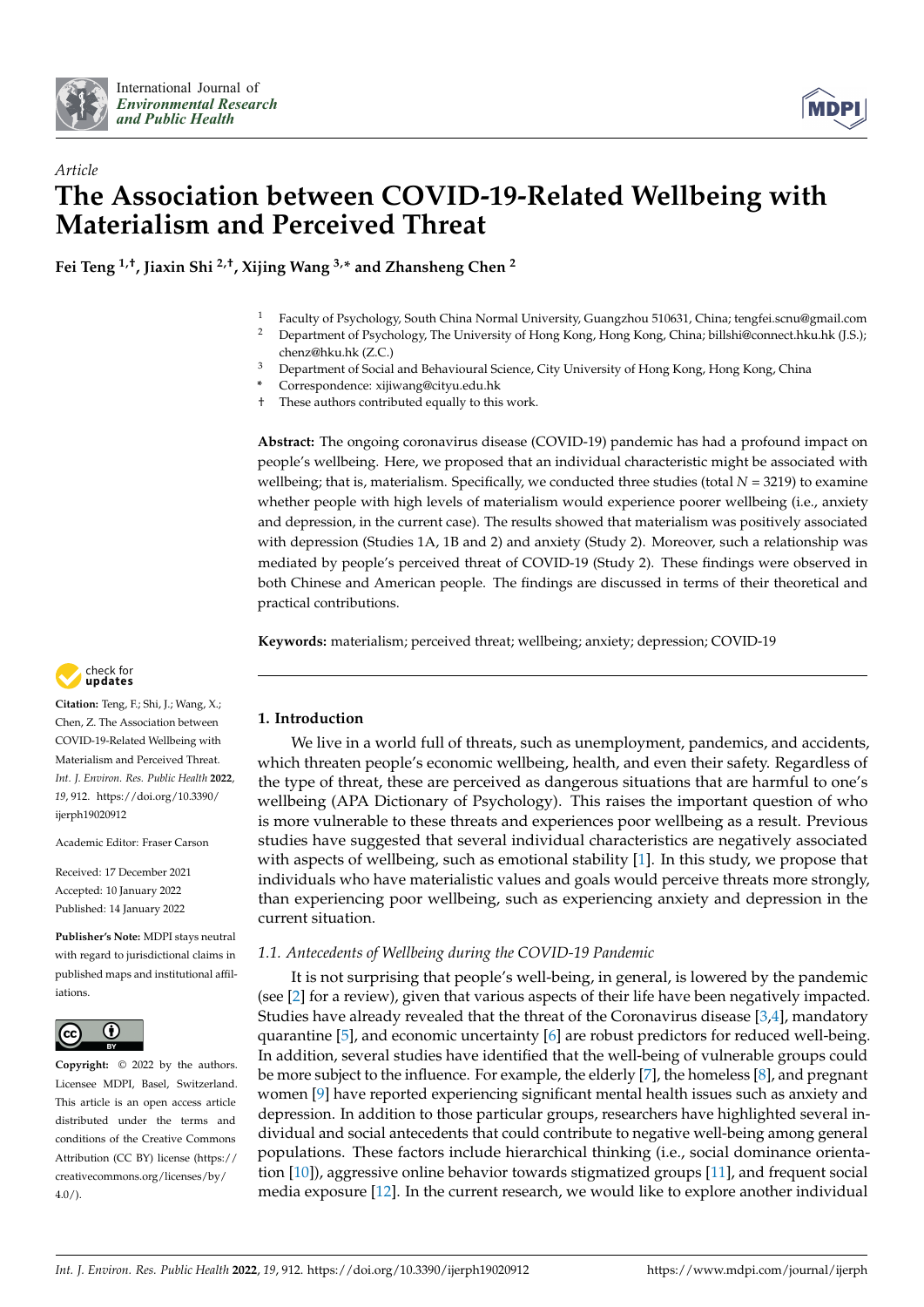factor that could potentially affect well-being during this pandemic, i.e., materialism., a point to be elaborated on in the following section.

#### *1.2. Materialism and Wellbeing*

Materialism is defined as a set of values/goals that concern one's own material possessions [\[13\]](#page-11-9). Materialistic individuals tend to equate acquisitions and possessions with happiness, success, and the centrality of life [\[14\]](#page-11-10). In other words, materialism inevitably diverts the time, attention, and energy that could otherwise be devoted to other aspects of life, such as family, community, or spiritual growth. This is because an individual's value/goal system is organized in a circular pattern, with each value consistent with some values but in conflict with others [\[15\]](#page-11-11). Specifically, materialism is classified under the extrinsic orientation and self-enhancement in circumplex models [\[16\]](#page-11-12), which focus on self-oriented and extrinsic values (e.g., wealth success, status, and popularity). On the other end of the human goal system resides the other-oriented and intrinsic values (e.g., community, affiliation, and self-acceptance). According to the self-determination theory [\[15\]](#page-11-11), if individuals overemphasize the importance of materialism, their other-oriented and intrinsic goals are either neglected or compelled to battle with their extrinsic pursuits.

Indeed, empirical evidence has accumulated to support that materialism impairs other-oriented behavior and interpersonal relationships. For instance, materialistic college students are found to exhibit a lower empathy level, such that these students saw little need to consider others' minds and perspectives [\[17\]](#page-11-13). Moreover, materialistic individuals are less likely to trust others [\[18\]](#page-11-14), engage less in cooperative and prosocial behaviors [\[19,](#page-11-15)[20\]](#page-11-16) compared to their non-materialistic counterparts. A longitudinal study found a direct relationship between materialism and loneliness [\[21\]](#page-11-17). Furthermore, those who endorse materialism show a higher level of Machiavellianism, a dark personality trait of manipulating and exploiting others to maximize one's self-interests [\[22\]](#page-11-18). More strikingly, even temporarily heightening one's aspiration for money can lead people to treat others as tools to facilitate personal goal achievement and neglect irrelevant others' minds, a phenomenon known as objectification [\[23\]](#page-11-19). Even intimate relationships are not exempt from its influence. Materialistic individuals report less satisfying family life and friendships [\[24\]](#page-11-20). This feeling is reciprocal, such that the relationships are also rated by their friends and family as low quality [\[25\]](#page-11-21). Marital quality is the worst among couples who both endorse materialism, relative to those with no or only one materialistic partner [\[26\]](#page-11-22). One of the reasons could be that materialism is negatively correlated with the partner's disclosure and responsiveness levels that are crucial for forming intimacy and bonding [\[27\]](#page-11-23).

In addition, due to shifted time, attention, and energy to extrinsic values/goals from intrinsic ones, materialism may result in low levels of subjective wellbeing [\[13,](#page-11-9)[28\]](#page-11-24). Numerous studies using the values-conflict framework have shown that materialism is negatively linked to various aspects of one's wellbeing, including fewer positive affect experiences [\[29\]](#page-11-25), lower life satisfaction [\[30\]](#page-11-26), and poorer physical health [\[31\]](#page-11-27). More relevant to the current work, several studies have revealed a positive relationship between materialism and depression [\[32](#page-11-28)[,33\]](#page-11-29). In addition, Kim, Kasser, and Lee, [\[34\]](#page-11-30) found a positive association between extrinsic values and anxiety in both South Korean participants and U.S. participants. A recent meta-analytic review indicates a modest correlation between materialism and the mental health issues of anxiety and depression [\[35\]](#page-12-0). Besides this, the meta-analysis supported a need-based explanation for the negative association; that is, materialism cannot satisfy the psychological needs (e.g., autonomy) that can benefit wellbeing. Materialism is, indeed, detrimental to people's wellbeing.

Despite that the link between materialism and well-being has been tested multiple times in previous research, no studies focused on any special periods of time (e.g., crisis). Therefore, the first aim of the study is to test whether the effect of materialism on well-being found in previous research could be observed during this pandemic. Of equal importance, we aim to test a (potential) mediator (i.e., perceived threat) in this process, given that much fewer studies have focused on underlying mechanisms (except [\[35\]](#page-12-0)). We believe that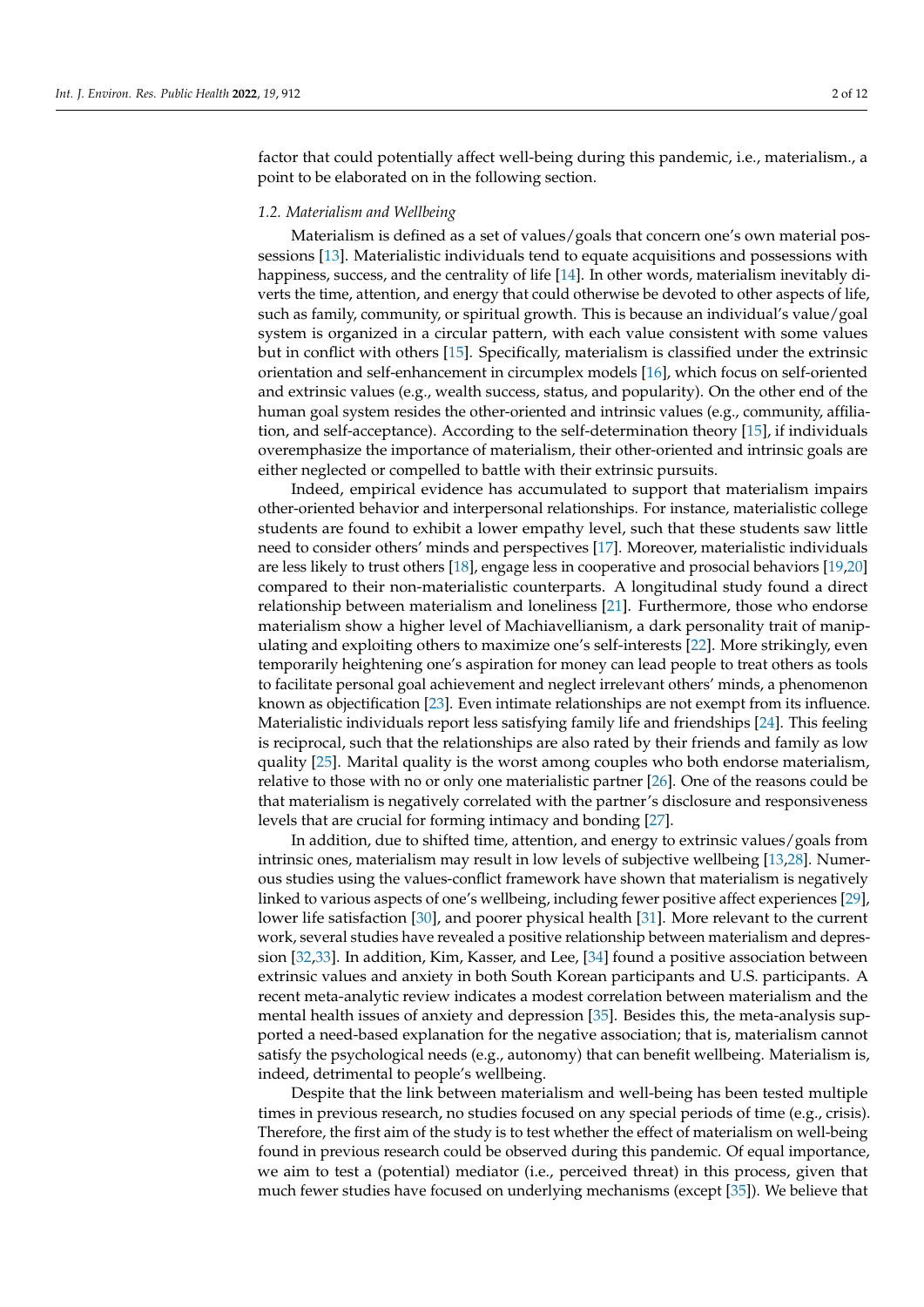materialism could predict a high level of perceived threat during the pandemic, which could further predict reduced well-being, points to be elaborated on in the following sections.

#### *1.3. Materialism, Perceived Threat and Wellbeing*

Based on the characteristics of materialism, we argue that people who endorse such a belief will perceive a greater threat when facing a dangerous situation (e.g., pandemic), leading to poor wellbeing. As noted earlier, materialism values extrinsic goals (e.g., financial success); however, people who value material possessions also endure the greatest threats. For example, materialism values wealth success; however, this pursuit becomes very difficult when confronted with a global recession and high unemployment. More importantly, compared to those who are less materialistic, people with higher levels of materialism often encounter interpersonal problems, a point that has been explained in a previous section. Impaired interpersonal relationships can leave them short of the necessary interpersonal resources to cope with the threat Lacking social connectedness can also lead to other undesirable outcomes, such as less cooperation [\[36\]](#page-12-1). Obviously, impaired social connectedness results in lessened social support to defend oneself against external threats; thus, such people perceive threats more substantially. In contrast, close relationships work as a buffering mechanism against threats [\[37\]](#page-12-2). A previous study has also revealed that perceived social support is negatively associated with the perceived threat of disease [\[38\]](#page-12-3). Indeed, preliminary findings have suggested the link between materialism and threat. For instance, research also demonstrated that materialistic preferences appear to be positively associated with existential insecurity in the form of death anxiety. Specifically, Kasser and Kasser [\[39\]](#page-12-4) analyzed dreams. They found that people high in materialistic values were more likely to report dreams related to death and mortality than people low in materialistic ones. Taken together, we predict that people with high materialism could be more likely to perceive a greater threat due to the conflict between their goals and impaired interpersonal relationships.

The relationship between perceived threat and wellbeing is clear. As experiencing a threat induces a sense of insecurity, it undermines an individuals' wellbeing. Many studies have supported this idea. For example, perceiving threats is positively associated with worry [\[40\]](#page-12-5), but negatively associated with self-esteem [\[41\]](#page-12-6). People with materialistic goals and values are highly vulnerable to threats, yet they often lack sufficient social support to avoid these threats, which leads them to have poorer wellbeing. The current epidemic caused by the novel coronavirus 2019 (COVID-19) poses a threat to our predictions. This outbreak has spread around the world for more than eight months, causing more than 800,000 deaths and more than 25 million cases [\[42\]](#page-12-7). In addition to threatening people's health, the negative impacts induced by COVID-19 are multifaceted and profound, including economic recession and an increased risk of unemployment. We argue that people who prioritize materialistic goals and values perceive a greater threat in COVID-19 and experience poor wellbeing as a result.

## **2. The Present Research**

We focused on the relationship between materialism and wellbeing during the outbreak of COVID-19 across three studies that examined two hypotheses. First, consistent with previous studies (e.g.,  $[43]$ ), we expected that people scoring high in materialism would experience a low level of wellbeing during the current COVID-19 outbreak. Second, the negative association between materialism and wellbeing would be mediated by the increased threat of COVID-19.

# *2.1. Study 1A*

In Study 1A, we aimed to test our predicted association between materialism and wellbeing. Specifically, we measured wellbeing using depressive symptoms as an indicator, which has been widely accepted in previous studies (e.g., [\[44\]](#page-12-9)).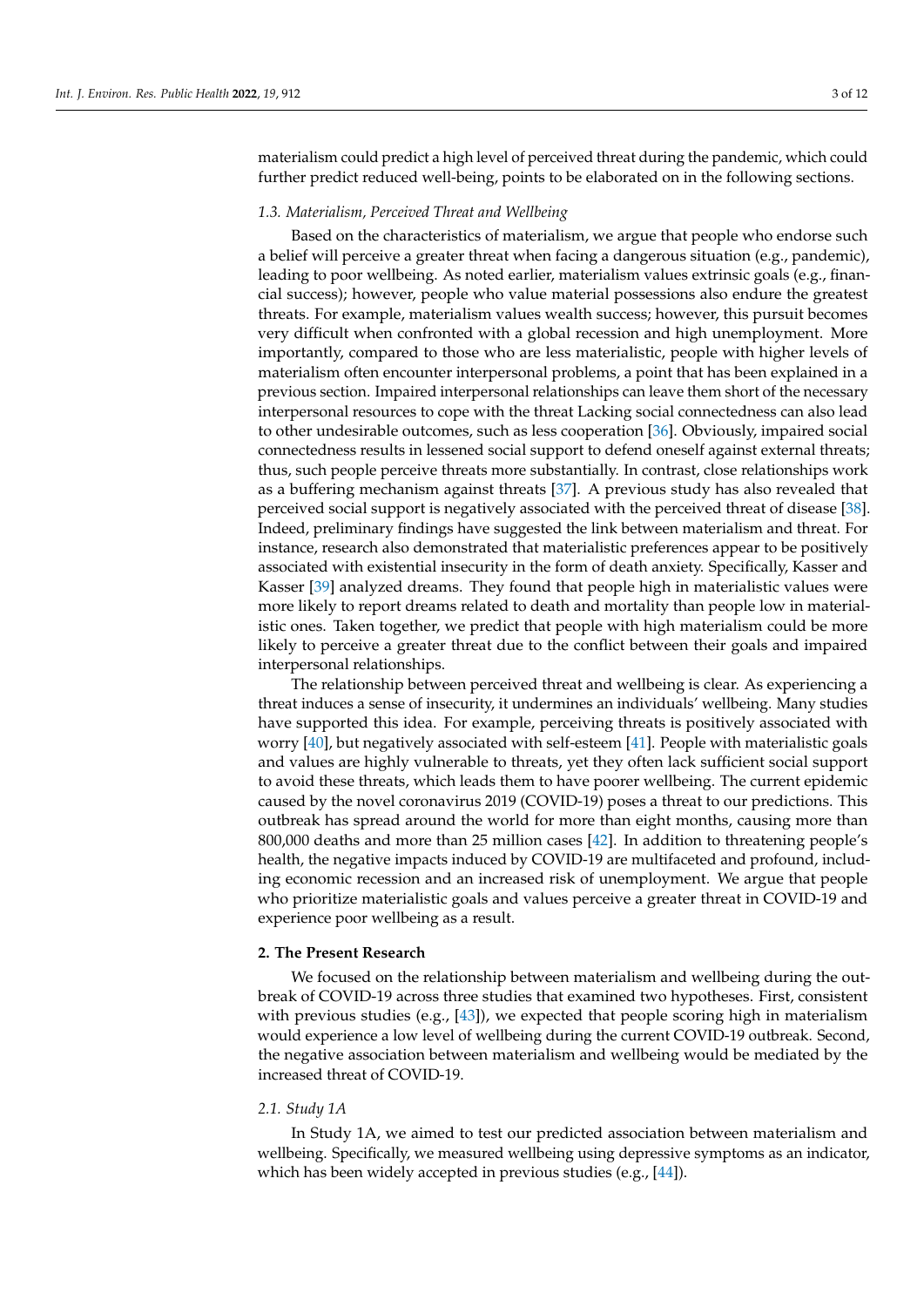# 2.1.1. Method

Participants. We recruited 509 participants for this study through a Chinese survey website [\(www.wjx.com,](www.wjx.com) accessed on 15 August 2020), a participant recruitment platform that is comparable to Amazon Mturk in China. The average age of the participants was 26.18 (*SD* = 9.29) years (Three participants did not indicate their ages.) and 78.2% (*N* = 398) were female. All participants gave their informed consent and received a small payment for their participation. The sensitivity analysis ( $\alpha$  = 0.05 and power = 0.80) suggested that the minimum effect size should be 0.02 based on the current sample size.

Procedures and measures. We required participants to fill out several questionnaires to measure their materialism and negative affect. Unless noted otherwise, the items were rated on a seven-point Likert-type scale. After that, participants provided their basic demographic information (i.e., sex, age, and subjective status). Finally, participants were thanked and debriefed.

Materialism. We measured materialism using the nine-item Material Value Scale (MVS; [\[45\]](#page-12-10)), which included items such as "*I admire people who own expensive homes, cars, and clothes*", and "*I like to own things that impress people*". Responses were taken using a seven-point scale ranging from 1 (*extremely uncharacteristic of me*) to 7 (*extremely characteristic of me*). All items were averaged to form an index, with higher scores indicating higher levels of materialism ( $\alpha$  = 0.794).

Depressive symptoms. We measured depressive symptoms using a three-item scale adapted from [\[46\]](#page-12-11). The items were "*Recently, I usually feel depressed*", "*Recently, I feel upset easily*", and "*Recently, I can easily deal with pressure*". All responses were taken using a sevenpoint scale, ranging from 1 (*strongly disagree*) to 7 (*strongly agree*). All scores were averaged to form an index, and a higher score indicated a higher level of depressive symptoms ( $\alpha$  = 0.750).

Subjective social status. Participants indicated their subjective social status using the MacArthur Scale [\[47\]](#page-12-12). There was a ladder with 10 rungs representing 10 social statuses of China's society from the bottom to the top. Participants were required to indicate the rung in which they perceived themselves to be located.

# 2.1.2. Results and Discussion

We presented descriptive statistics and correlations of each study variable in Table [1.](#page-4-0) The results showed that materialism was positively associated with depressive symptoms, r (509) = 0.30, *p* < 0.001, 95% CI [0.22, 0.38].

| Variables                   | M(SD)        |             |             |          |  |
|-----------------------------|--------------|-------------|-------------|----------|--|
| 1. Age                      | 26.18 (9.29) | -           |             |          |  |
| 2. Subjective social status | 4.82(1.56)   | $0.18***$   |             |          |  |
| 3. Materialism              | 4.28(0.99)   | $-0.15$ *** | $-0.04$     | -        |  |
| 4. Depressive symptoms      | 3.90(1.35)   | $-0.19$ *** | $-0.17$ *** | $0.3***$ |  |
| Note: *** $p < 0.001$ .     |              |             |             |          |  |

<span id="page-4-0"></span>**Table 1.** Descriptive Statistics and Correlations of Each Variable (Study 1A).

After controlling for participants' demographic variables, including sex, age, and subjective social status, materialism still significantly predicted depressive symptoms (see Table [2\)](#page-4-1).

<span id="page-4-1"></span>**Table 2.** Regression Results Predicting Depressive Symptoms (Study 1A).

| Variables                    | в                              | SЕ           | ß       |         | p       |  |
|------------------------------|--------------------------------|--------------|---------|---------|---------|--|
| Sex $(0 = male; 1 = female)$ | 0.31                           | 0.14         | 0.09    | 2.23    | 0.026   |  |
| Age                          | $-0.02$                        | 0.01         | $-0.11$ | $-2.53$ | 0.012   |  |
| Subjective social status     | $-0.12$                        | 0.04         | $-0.13$ | $-3.19$ | 0.002   |  |
| Materialism                  | 0.37                           | 0.06         | 0.27    | 6.54    | < 0.001 |  |
|                              |                                | $R^2 = 0.14$ |         |         |         |  |
|                              | $F(4, 501) = 20.13, p < 0.001$ |              |         |         |         |  |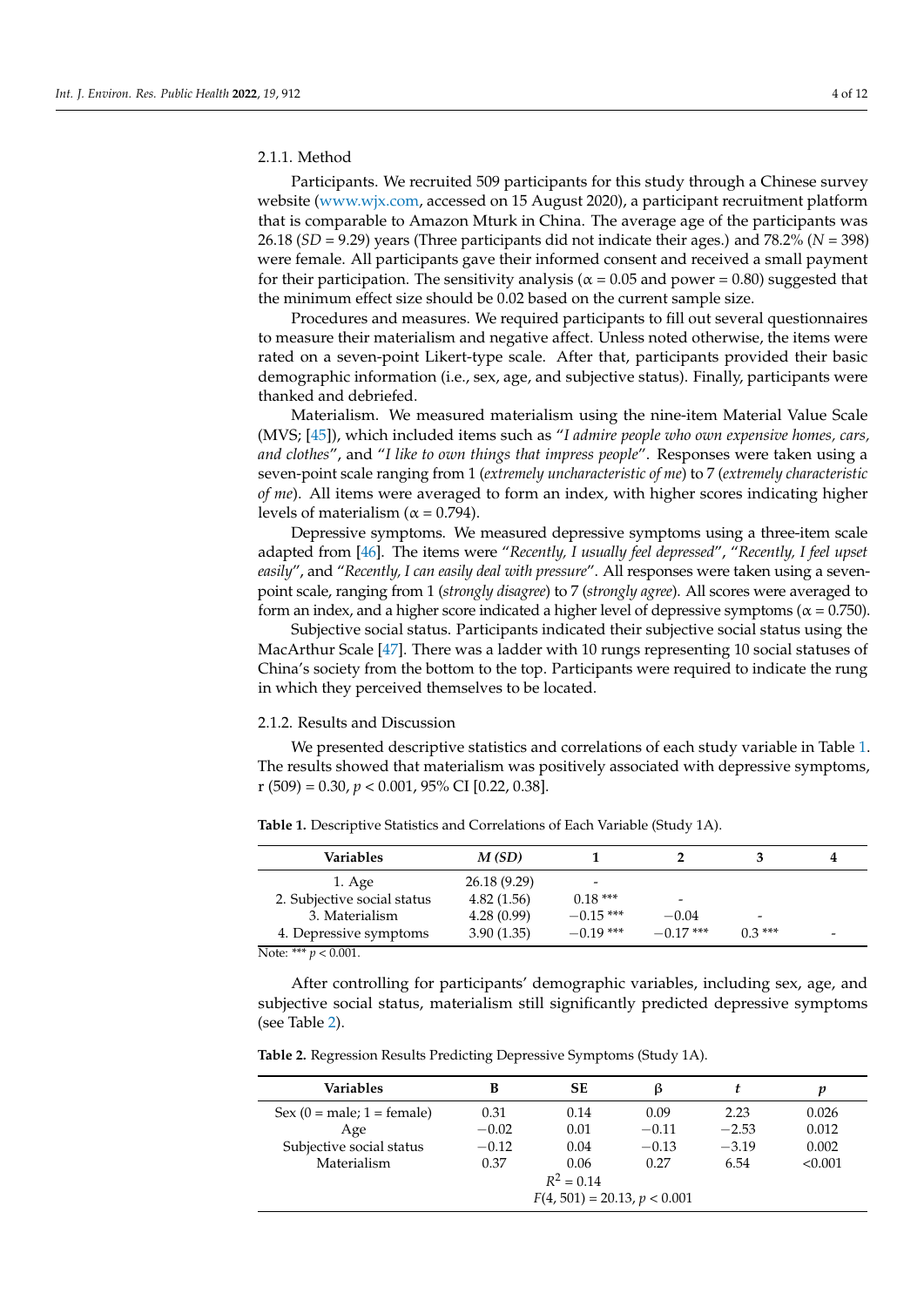The current findings supported our hypothesis that materialism was positively related to depressive symptoms.

## *2.2. Study 1B*

In Study 1B, we aimed to replicate the findings of Study 1A using participants from the United States.

## 2.2.1. Method

**Participants.** We recruited 701 participants through Amazon Mturk (365 males; 52.1%). The average age was  $42.53$  ( $SD = 12.83$ ) years. Among the participants,  $73.7\%$  were White, 15.5% were African American, 6.7% were Asian, and 4.1% were of other races. All participants gave their informed consent and received monetary compensation for their participation. The sensitivity analysis ( $\alpha$  = 0.05 and power = 0.80) suggested that the minimum effect size should be 0.02 based on the current sample size.

**Procedures and measures**. As in Study 1A, we measured the participants' materialism, depressive symptoms, and took their basic demographic information (i.e., sex, age, and subjective social status). Finally, participants were thanked.

**Materialism.** Materialism was measured the same way as in Study 1A (*α* = 0.911).

**Depressive symptoms.** We measured participants' depressive symptoms using a four-item scale adapted from [\[46\]](#page-12-11). Example items were "*Recently, I have frequent mood swings*", "*Recently, I usually feel depressed*", "*Recently, I can easily deal with pressure (reversed)*", *and* "*Recently, I get upset easily*". Participants' responses were given on a seven-point scale ranging from 1 (*strongly disagree*) to 7 (*strongly agree*). We averaged all items to indicate negative affect, with a higher score indicating a higher level of negative affect ( $\alpha$  = 0.754).

**Subjective social status.** We measured subjective social status using the MacArthur Scale, identical to Study 1A.

# 2.2.2. Results and Discussion

We presented descriptive statistics and correlations of each variable in Table [3.](#page-5-0) The results again showed that materialism was positively linked to depressive symptoms, *r* (701) = 0.37, *p* < 0.001, 95% CI [0.30, 0.43].

<span id="page-5-0"></span>

|  | <b>Table 3.</b> Descriptive statistics and correlations of each variable (Study 1B). |
|--|--------------------------------------------------------------------------------------|
|--|--------------------------------------------------------------------------------------|

| Variables                               | M(SD)         |             |           |           |  |
|-----------------------------------------|---------------|-------------|-----------|-----------|--|
| $1. \text{Age}$                         | 42.58 (12.70) |             |           |           |  |
| 2. Subjective social status             | 5.47(2.01)    | $-0.11**$   | -         |           |  |
| 3. Materialism                          | 3.71(1.46)    | $-0.32$ *** | $0.31***$ | -         |  |
| 4. Depressive symptoms                  | 3.03(1.43)    | $-0.26$ *** | 0.01      | $0.37***$ |  |
| Note: ** $p < 0.01$ , *** $p < 0.001$ . |               |             |           |           |  |

The results remained the same after controlling for participants' demographic variables, including sex, age, and subjective social status (see Table [4\)](#page-5-1).

<span id="page-5-1"></span>**Table 4.** Results of regression analysis of factors predicting depressive symptoms (Study 1B).

| <b>Variables</b>                                       | в       | SЕ   | 13      |         | р       |  |
|--------------------------------------------------------|---------|------|---------|---------|---------|--|
| $Sex (0 = male; 1 = female)$                           | 0.11    | 0.10 | 0.04    | 1.12    | 0.264   |  |
| Age                                                    | $-0.02$ | 0.00 | $-0.17$ | $-4.57$ | < 0.001 |  |
| Subjective social status                               | $-0.08$ | 0.03 | $-0.11$ | $-3.11$ | 0.002   |  |
| Materialism<br>0.34<br>0.35<br>9.26<br>< 0.001<br>0.04 |         |      |         |         |         |  |
| $R^2 = 0.17$                                           |         |      |         |         |         |  |
| $F(4, 696) = 35.91, p < 0.001$                         |         |      |         |         |         |  |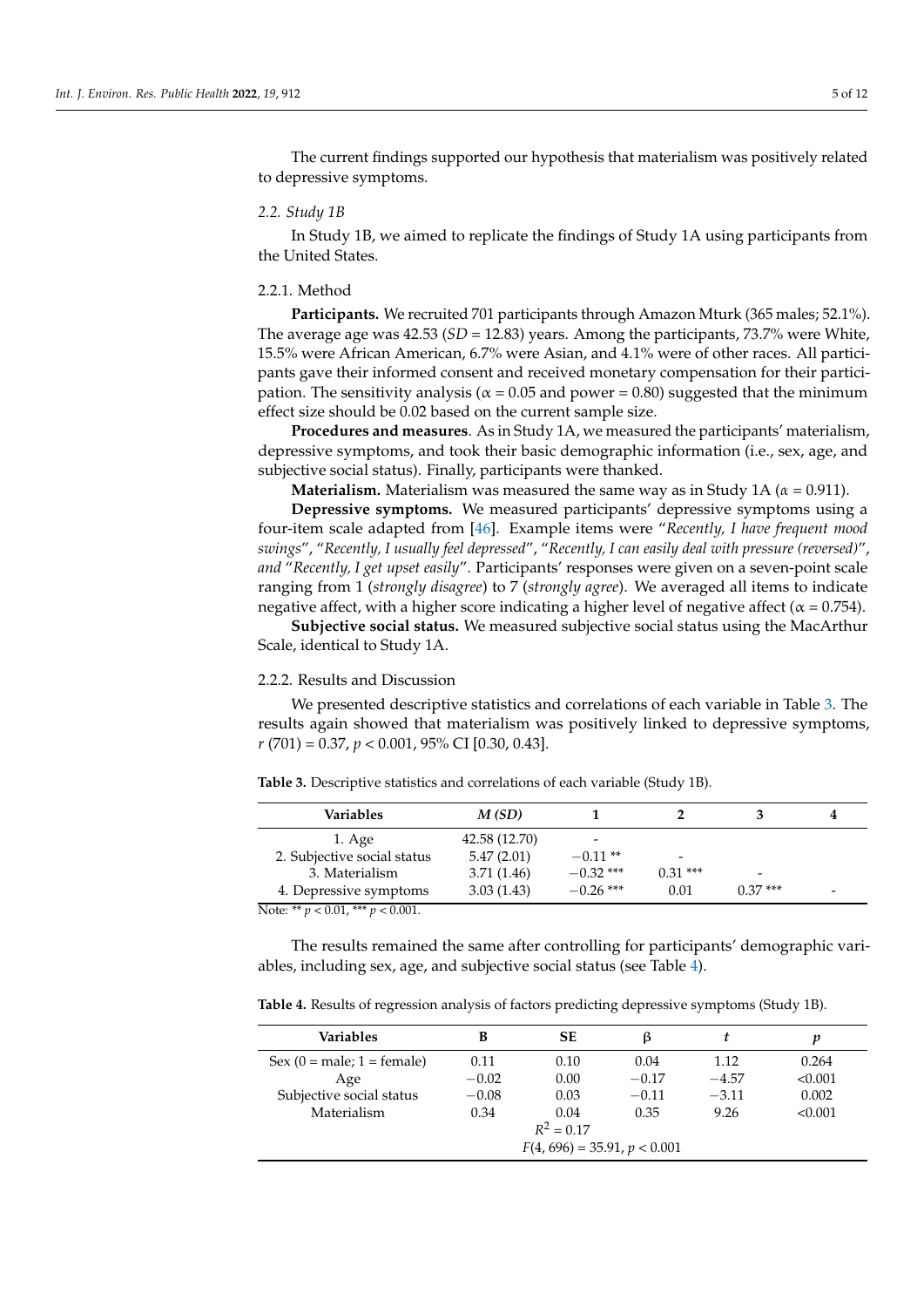Combining Studies 1A and 1B, we found that materialism was positively associated with depressive symptoms. In the following study, we further identified the role of the perceived threat of COVID-19 (PTC) as a potential mediator of the main effect.

# *2.3. Study 2*

Study 2 improved Studies 1A and 1B in two ways. First, we used two validated scales to measure participants' mental health (i.e., anxiety and depression). Second, we measured participants' PTC to examine its role in mediating the relationship between materialism and anxiety and depression.

# 2.3.1. Method

**Participants**. We recruited 2008 participants for this study through a Chinese survey website [\(www.wjx.com,](www.wjx.com) accessed on 15 August 2020), a participant recruitment platform that is comparable to Amazon Mturk in China. The average age of the participants was 21.49 (SD = 5.23) years (One hundred and eighty-nine participants did not indicate their ages), and 69.7% (*N* = 1400) were female. Participants gave their informed consent and received payment for their participation. Sensitivity analysis ( $\alpha$  = 0.05 and power = 0.80) suggested that the minimum effect size should be 0.005 based on the current sample size.

**Procedures and measures**. Similar to Study 1, participants were instructed to fill out a few questionnaires regarding their materialism, anxiety, and depression, as well as other necessary demographic information (i.e., sex, age, and subjective status). We also measured their PTC. Finally, they were thanked and fully debriefed.

**Materialism.** We measured participants' materialism using a four-item scale taken from the MVS [\[45\]](#page-12-10). An example item was "*I like a lot of luxury in my life*". All responses were given on a seven-point Likert scale, ranging from 1 (*extremely uncharacteristic of me*) to 7 (*extremely characteristic of me*). We averaged the scores to form an index ( $\alpha$  = 0.687), with higher scores corresponding to higher levels of materialism.

**Anxiety and depression**. Anxiety and depression were measured using two scales, the Hospital Anxiety and Depression (HAD) scale [\[48\]](#page-12-13) and the Patient Health Questionnaire (PHQ; [\[49\]](#page-12-14)). The HAD, a 14-item scale, includes two sub-scales to measure participants' anxiety and depression, respectively, and the PHQ, a nine-item scale, is also used to measure depression. Prior studies have shown that these measures can be administered to the general population [\[50,](#page-12-15)[51\]](#page-12-16). Due to the current COVID-19 situation, we slightly modified the items. The sample items of the two scales were "*During the outbreak of COVID-19, I feel down, depressed, or hopeless*" and "*During the outbreak of COVID-19, I feel tense or wound up*", respectively. The Cronbach's α of the scales were 0.901 (PHQ), 0.751 (HAD-A), and 0.722 (HAD-D). Participants responded on a four-point Likert scale ranging from 0 (*not at all*) to 3 (*very often*). The final scores were averaged to indicate participants' anxiety and depression levels.

**The perceived threat of COVID-19**. We measured participants' PTC by asking four questions: "How likely are you to be infected by COVID-19?", "How much fear do you feel about COVID-19?", "How contagious do you think COVID-19 is?", and "How much do you think COVID-19 affects mortality rate?" Participants responded on a seven-point Likert scale ranging from 1 (not at all) to 7 (very much;  $\alpha$  = 0.633).

**Subjective social status**. Similar to Study 1A, participants indicated their subjective status ( $M = 4.61$ ,  $SD = 1.64$ ).

#### 2.3.2. Results and Discussion

Descriptive statistics and correlations are presented in Table [5.](#page-7-0) It was found that materialism was positively associated with anxiety and depression. Specifically, materialism was positively associated with HAD-A, *r*(2008) = 0.08, *p* < 0.001, 95% CI [0.04, 0.12], HAD-D, *r*(2008) = 0.1, *p* < 0.001, 95% CI [0.06, 0.14], and PHQ, *r*(2008) = 0.22, *p* < 0.001, 95% CI [0.18, 0.26].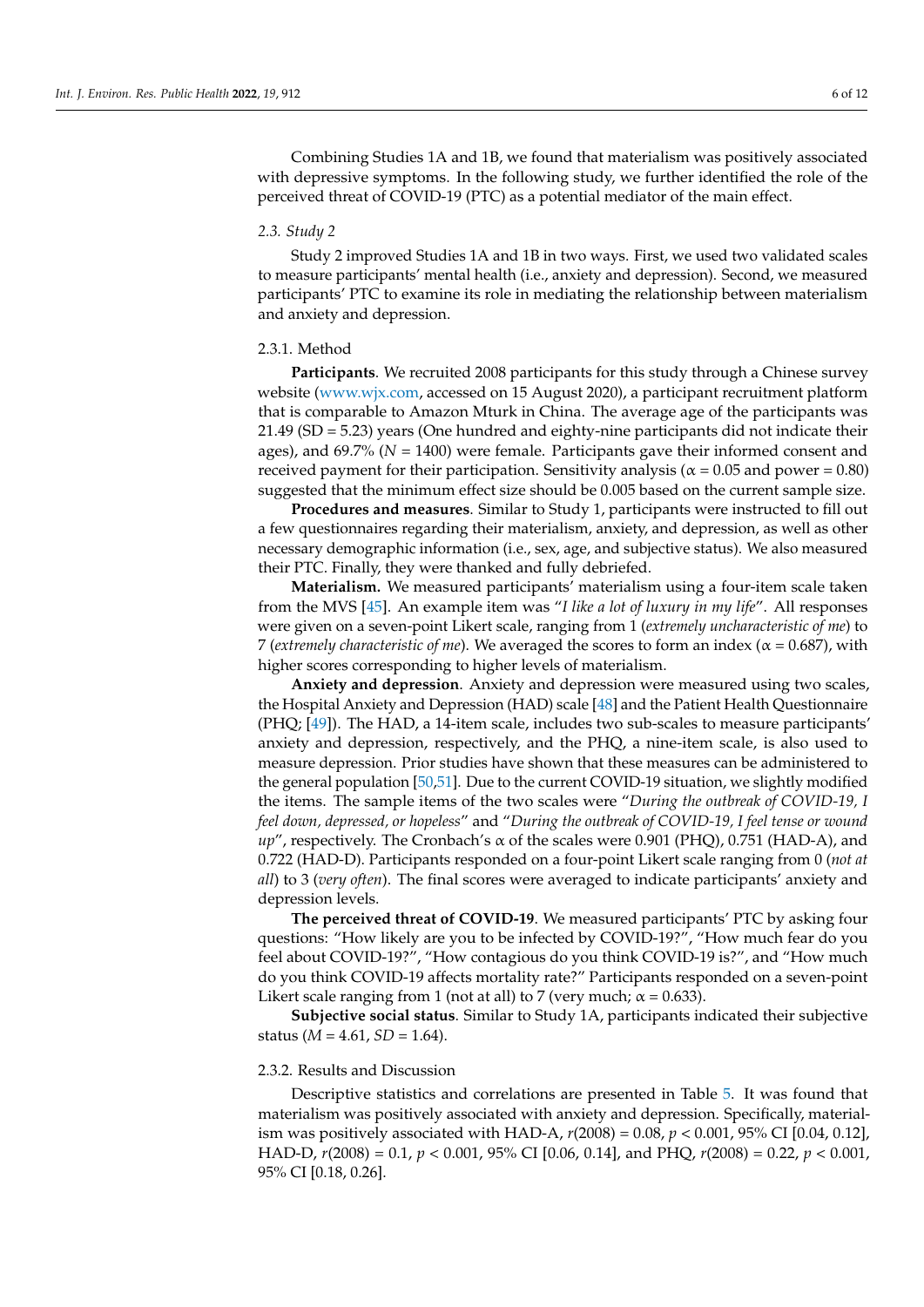| Variables             | M(SD)        |          |             |            | 4                        |                          | 6         |  |
|-----------------------|--------------|----------|-------------|------------|--------------------------|--------------------------|-----------|--|
| 1. Age                | 21.49 (5.23) |          |             |            |                          |                          |           |  |
| 2. SSS                | 4.61(1.4)    | $0.06**$ |             |            |                          |                          |           |  |
| 3. Materialism        | 3.95(1.13)   | $-0.04$  | 0.04        |            |                          |                          |           |  |
| 4. PTC                | 5.02(1.31)   | 0.01     | $-0.08$ *** | $0.09***$  | $\overline{\phantom{a}}$ |                          |           |  |
| 5. Anxiety (HAD-A)    | 4.4(2.90)    | 0.04     | $-0.1$ ***  | $0.08***$  | $0.28***$                | $\overline{\phantom{a}}$ |           |  |
| 6. Depression (HAD-D) | 4.37(3.14)   | 0.03     | $-0.16$ *** | $0.1***$   | $0.15***$                | $0.66***$                | -         |  |
| 7. Depression (PHQ)   | 5.70(5.09)   | $-0.02$  | $-0.11$ *** | $0.22$ *** | $0.16***$                | $0.53***$                | $0.59***$ |  |

<span id="page-7-0"></span>**Table 5.** Descriptive statistics and correlations of each variable (Study 2).

Note: \*\*  $p < 0.01$ , \*\*\*  $p < 0.001$ ; SSS = Subjective social status, PTC = Perceived threat of COVID-19, HAD-A = Anxiety subscale of the Hospital Anxiety and Depression scale, HAD-D = Depression subscale of the Hospital Anxiety and Depression scale, PHQ = Patient Health Questionnaire.

Next, we performed a regression analysis on the effects of materialism on anxiety and depression, controlling for participants' demographic variables, including sex and subjective social status. We did not include age in the regressions as 189 participants did not indicate their ages, and age was not associated with differences in PTC, anxiety, or depression. The results showed that materialism positively predicted anxiety and depression (see Tables [6](#page-7-1)[–8\)](#page-7-2).

<span id="page-7-1"></span>**Table 6.** Results of regression analysis of factors predicting anxiety (HAD-A; Study 2).

| Variables                       |         | SЕ           | 13      |         |         |  |
|---------------------------------|---------|--------------|---------|---------|---------|--|
| $Sex (0 = male; 1 = female)$    | 0.16    | 0.14         | 0.03    | 1.12    | 0.263   |  |
| Subjective social status        | $-0.19$ | 0.04         | $-0.11$ | $-4.78$ | < 0.001 |  |
| Materialism                     | 0.22    | 0.06         | 0.08    | 3.85    | < 0.001 |  |
|                                 |         | $R^2 = 0.02$ |         |         |         |  |
| $F(3, 2004) = 12.44, p < 0.001$ |         |              |         |         |         |  |

**Table 7.** Results of regression analysis on factors predicting depression (HAD-D; Study 2).

| Variables                       | В       | SЕ   |         |         |         |  |  |
|---------------------------------|---------|------|---------|---------|---------|--|--|
| $Sex (0 = male; 1 = female)$    | $-0.52$ | 0.15 | $-0.08$ | $-3.50$ | < 0.001 |  |  |
| Subjective social status        | $-0.30$ | 0.04 | $-0.16$ | $-7.15$ | < 0.001 |  |  |
| Materialism                     | 0.29    | 0.06 | 0.11    | 4.78    | < 0.001 |  |  |
| $R^2 = 0.04$                    |         |      |         |         |         |  |  |
| $F(3, 2004) = 28.46, p < 0.001$ |         |      |         |         |         |  |  |

<span id="page-7-2"></span>

|  | Table 8. Results of regression analysis on factors predicting depression (PHQ; Study 2). |  |  |  |  |  |
|--|------------------------------------------------------------------------------------------|--|--|--|--|--|
|--|------------------------------------------------------------------------------------------|--|--|--|--|--|

| Variables                       |         | SЕ   | 13      |         | р       |  |
|---------------------------------|---------|------|---------|---------|---------|--|
| $Sex (0 = male; 1 = female)$    | $-0.10$ | 0.22 | $-0.01$ | $-0.45$ | 0.652   |  |
| Subjective social status        | $-0.34$ | 0.06 | $-0.12$ | $-5.63$ | < 0.001 |  |
| Materialism                     | 0.90    | 0.09 | 0.22    | 10.28   | < 0.001 |  |
| $R^2 = 0.06$                    |         |      |         |         |         |  |
| $F(3, 2004) = 44.57, p < 0.001$ |         |      |         |         |         |  |

# 2.3.3. Mediation Tests

We examined the extent to which anxiety (measured using the HAD-A) could be explained by participants' PTC. Materialism predicted PTC ( $B = 0.11$ ,  $SE = 0.03$ ,  $p < 0.001$ ) and PTC predicted anxiety ( $B = 0.60$ ,  $SE = 0.05$ ,  $p < 0.001$ ). The bootstrap analysis (5000 times) of the indirect effect indicated that PTC was a significant mediator (IE =  $0.07$ ,  $95\%$  CI [0.03, 0.08], excluding *zero*). Please see Figure [1A](#page-8-0) for details.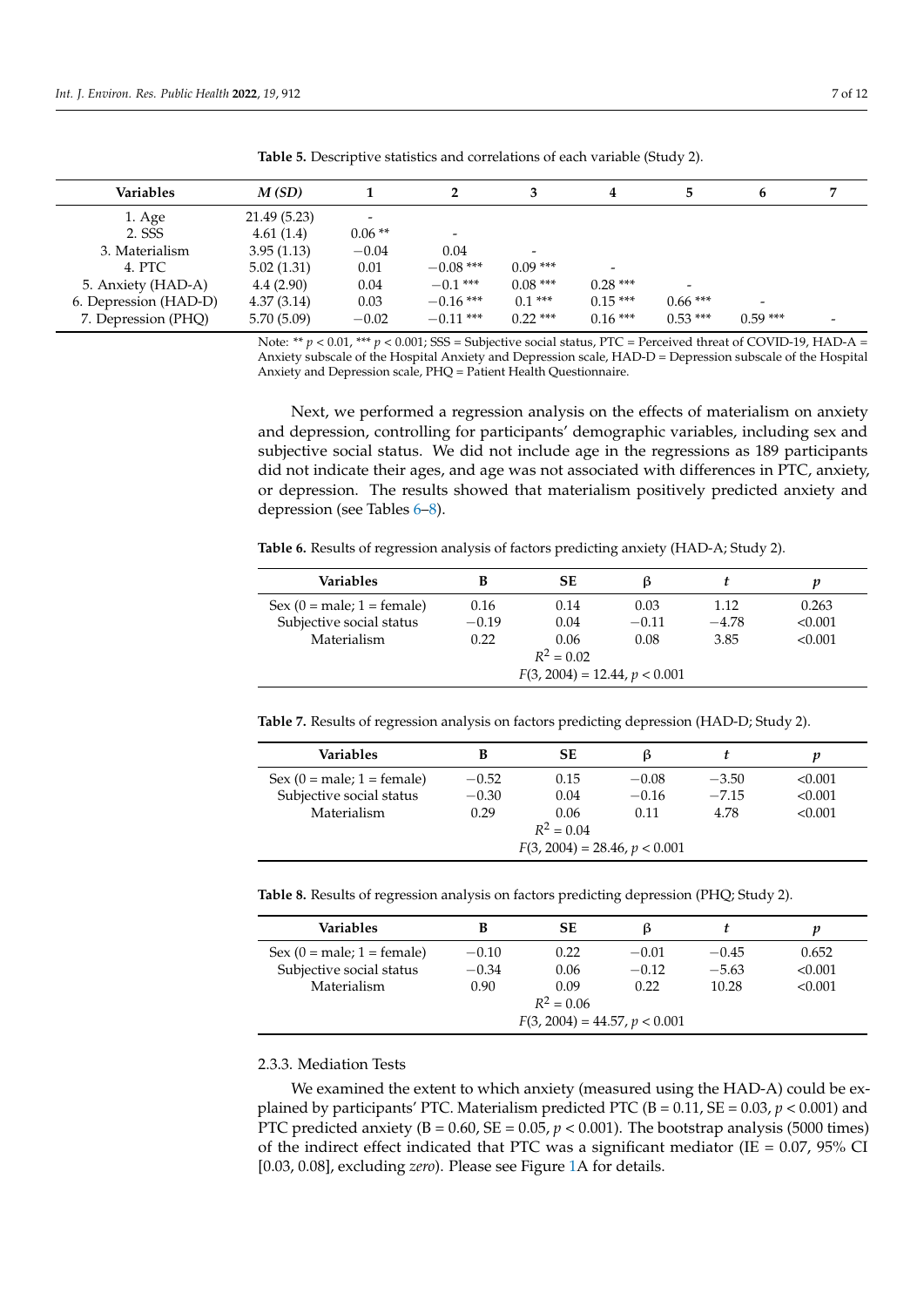<span id="page-8-0"></span>

**Figure 1.** (**A**). Mediation model for the effect of materialism on anxiety (measured by HAD-A) via **Figure 1.** (**A**). Mediation model for the effect of materialism on anxiety (measured by HAD-A) via PTC, Study 2. Un-standardized regression coefficients are shown. (B). Mediation model for the effect of materialism on depression (measured by HAD-D) via PTC, Study 2. Un-standardized regression coefficients are shown. (C). Mediation model for the effect of materialism on depression (measured by PHQ) via PTC, Study 2. Unstandardized regression coefficients are shown. PTC = Perceived threat to COVID-19, IE = indirect effect, TE = total effect.

We also examined the extent to which depression (measured by the HAD-D) could We also examined the extent to which depression (measured by the HAD-D) could be explained by PTC. Materialism predicted PTC ( $B = 0.11$ ,  $SE = 0.03$ ,  $p < 0.001$ ) and PTC predicted depression ( $B = 0.33$ ,  $SE = 0.05$ ,  $p < 0.001$ ). The bootstrap analysis (5000 times) of the indirect effect indicated that PTC was a significant mediator (*IE* = 0.04, 95% CI<br> $[0.02, 0.06]$  evaluating zero). Please see Figure 1B for datails [0.02, 0.06], excluding *zero*). Please see Figure [1B](#page-8-0) for details.

0.06], excluding *zero*). Please see Figure 1B for details. Lastly, we examined the extent to which depression (measured using PHQ) could be explained by PTC. Following the same steps as above, the results showed that materialism predicted PTC (B = 0.11, SE = 0.03,  $p < 0.001$ ), and that PTC predicted depression (B = 0.50,  $SE = 0.08$ ,  $p < 0.001$ ). The bootstrap analysis (5000 times) of the mediation effect indicated that PTC was a significant mediator (IE = 0.05*,* 95% CI [0.03*,* 0.08]*,* excluding *zero*). Please that PTC was a significant mediator (*IE*  $\frac{1}{2}$   $\frac{1}{2}$   $\frac{1}{2}$   $\frac{1}{2}$   $\frac{1}{2}$   $\frac{1}{2}$   $\frac{1}{2}$   $\frac{1}{2}$   $\frac{1}{2}$   $\frac{1}{2}$   $\frac{1}{2}$   $\frac{1}{2}$   $\frac{1}{2}$   $\frac{1}{2}$   $\frac{1}{2}$   $\frac{1}{2}$   $\frac{1}{2}$   $\frac{1}{2}$ 

In addition, fear alone could act as a mediator to account for the effect of materialism on anxiety and depression (Materialism positively predicted fear (B =  $0.24$ , SE =  $0.04$ ,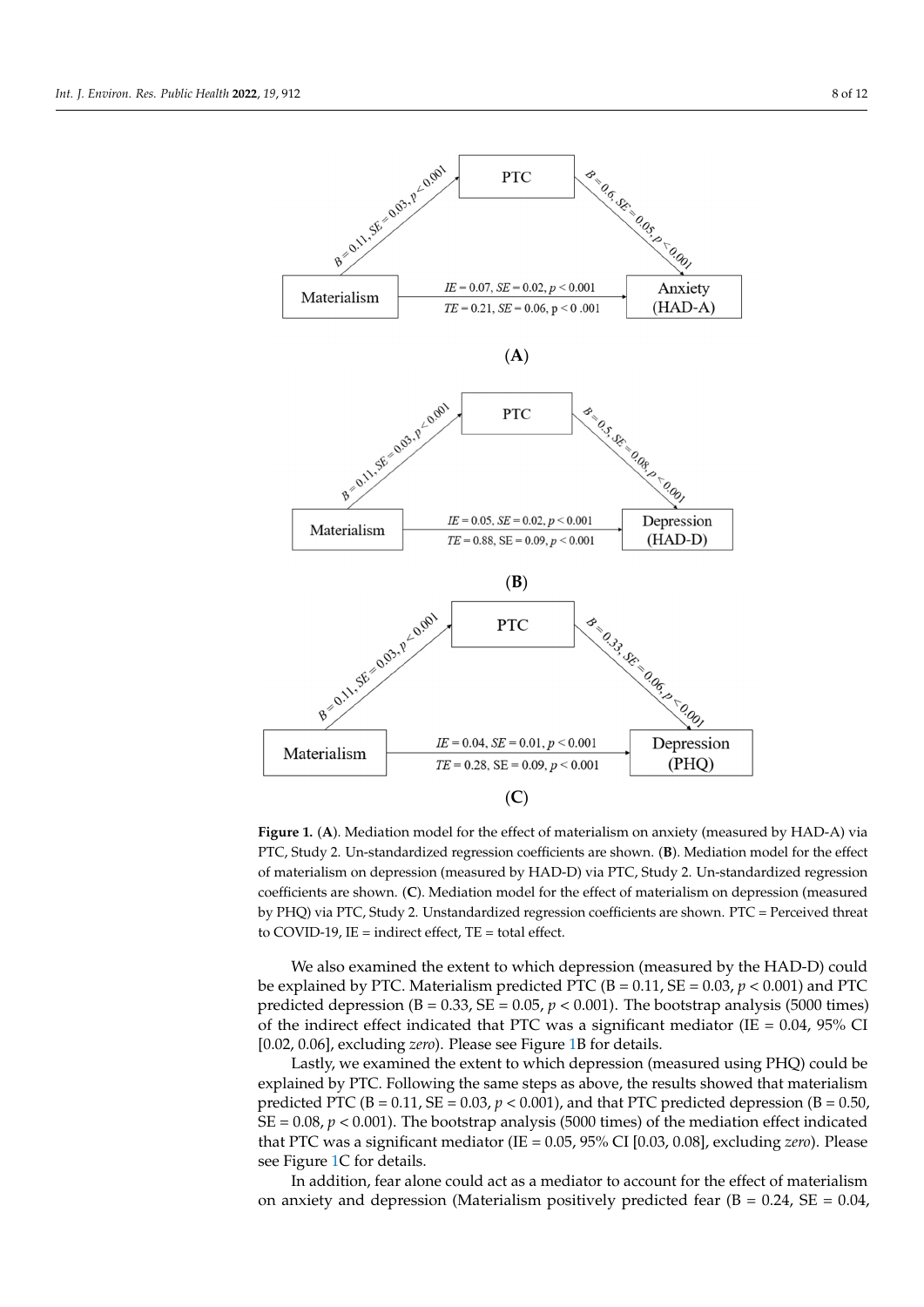$p < 0.001$ ) and fear positively predicted anxiety and depression (HAD-A: B = 0.55, SE = 0.03, *p* < 0.001, HAD-D: B = 0.31, SE = 0.04, *p* < 0.001; depression: B = 0.40, SE = 0.05, *p* < 0.001). The bootstrap analysis (5000 times) of the indirect effect indicated that fear was a significant mediator (IE = 0.13, 95% CI [0.08, 0.18]; IE = 0.07, 95% CI [0.04, 0.10]; IE = 0.10, 95% CI [0.05, 0.14], respectively).).

In summary, PTC mediated the positive associations between materialism and anxiety and depression, which supported our hypothesis that participants with higher materialism would perceive a greater threat of COVID-19, then decreasing their level of wellbeing.

# **3. Discussion**

Threats influence people's lives and wellbeing and these can be found everywhere. The COVID-19 pandemic has threatened people's physical health, wellbeing, and job safety, among other aspects. Naturally, people have developed feelings of anxiety and depression due to the outbreak. In this study, we found that such reactions were more salient for people who possessed highly materialistic values and goals; that is, people with higher levels of materialism reported a higher level of depression and anxiety (Studies 1A, 1B, and 2). We also identified the mediating role of the perceived threat of COVID-19 (PTC) on the relationship between materialism and reduced mental health (Study 2). Moreover, these effects emerged in both Chinese and American participants.

The above results are consistent with the findings obtained in previous studies which showed that materialism is negatively associated with personal wellbeing [\[52\]](#page-12-17). Although feelings of anxiety and depression seem natural during an outbreak, our studies suggest that materialism can also contribute to this process by increasing the PTC. In other words, our research suggests that not just belonging to a vulnerable group (e.g., the homeless and the pregnant women, refs. [\[8](#page-11-4)[,9\]](#page-11-5) makes one more subject to the negative influence of the pandemic, holding certain values or pursuing certain goals, in our case materialistic ones, increases one's mental health risks. Therefore, our research contributes to a growing body of studies revealing individual and social antecedents to negative wellbeing among general populations (e.g., [\[10](#page-11-6)[–12\]](#page-11-8)).

We have found that materialism predicts a greater level of perceived threat during the pandemic. In other words, our study suggests that in threatening situations, people who emphasize monetary values and goals are more sensitive to these potentially harmful factors. Thus, they may have a strong loss aversion in such an environment. Interestingly, Ardnt, Solomon, Kasser, and Shelton [\[53\]](#page-12-18) adopted a Terror Management perspective on materialism and proposed that people may generate materialistic values to defend the existential anxiety surrounding the death issue. Correspondingly, research cumulated to demonstrate that people resorted more to material possessions when death anxiety is salient (e.g., [\[54](#page-12-19)[,55\]](#page-12-20)), probably as a strategy to cope with existential fear (e.g., [\[56\]](#page-12-21)). However, our research, together with others (see [\[52\]](#page-12-17) for a review), suggests that materialism may not be a good strategy to cope with anxiety and fear since materialism per se could be linked with increased mental vulnerability during a crisis.

In addition, since threats have been linked to other psychological challenges such as prejudice [\[57\]](#page-12-22), stigmatization [\[58\]](#page-12-23), aggression [\[59\]](#page-12-24), and even dehumanization (i.e., treating human targets as less than humans, [\[60\]](#page-12-25)), highly materialistic people may have strong inclinations to demonstrate these negative cognitive and behavioral patterns. A previous study has found that inappropriate behavior towards others (e.g., online aggressive behavior) during a pandemic can predict impaired well-being among perpetrators (Teng et al., 2021). In other words, these subsequent cognitive and behavioral outcomes triggered by threats could further lower the well-being of materialistic individuals. Future studies should examine these possibilities.

As COVID-19 continues to spread, it is extremely important to reduce its negative impact on our lives. Our study provides valuable insights for individuals by revealing the association between materialism and a low level of wellbeing, which should prompt people to decrease their materialistic beliefs. Kasser (2016) has shown a few useful strategies to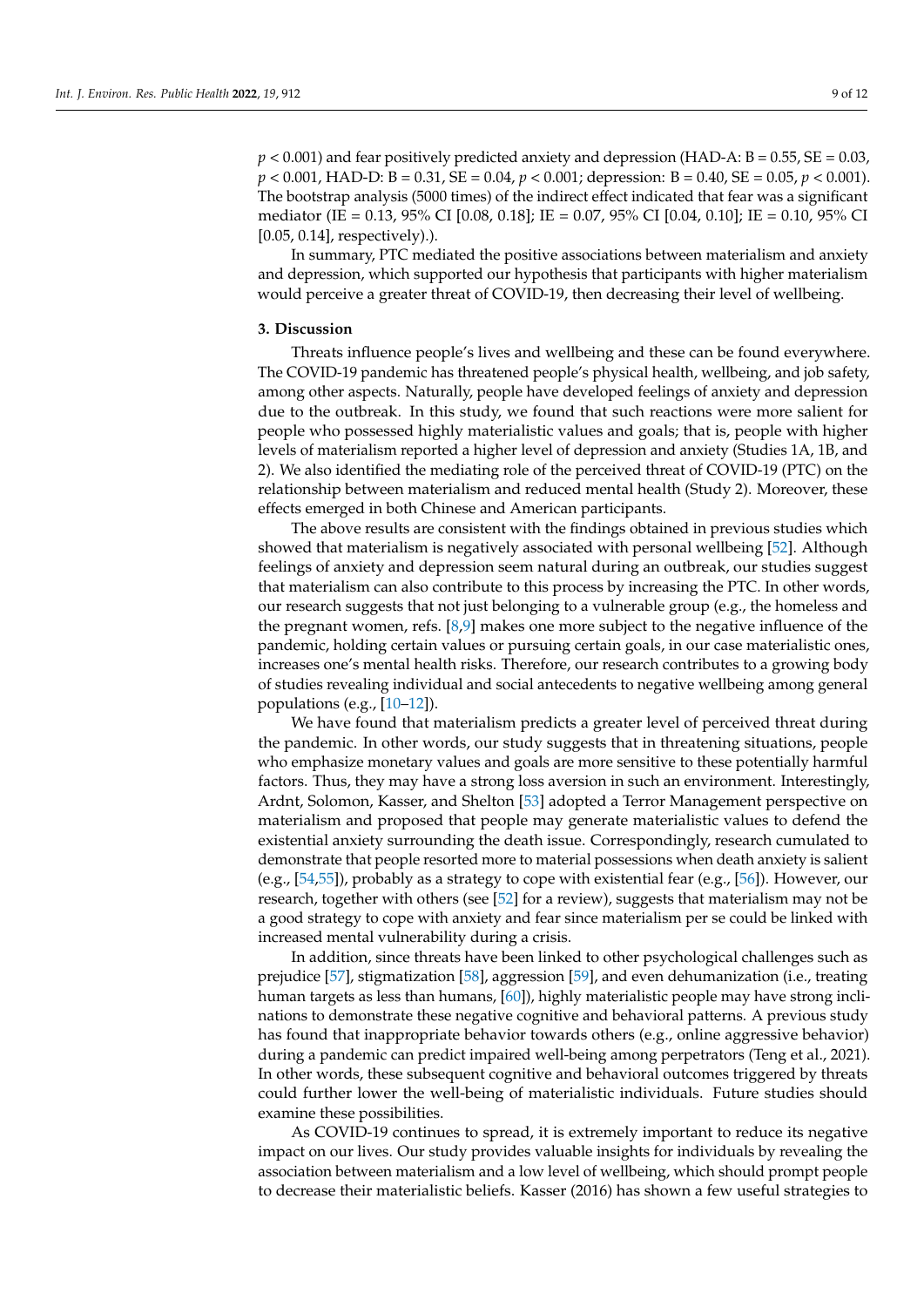decrease materialistic values and goals. For example, encouraging people to focus more on the values and goals which oppose materialism (e.g., community and interpersonal connection) may be helpful, and this is in line with the recommendations of the WHO [\[61\]](#page-12-26). In addition, a recent study found that exposure to nature can reduce materialism [\[62\]](#page-12-27). This reminds us that the benefits of connecting with nature may not only function in enhancing wellbeing but also help in reshaping our values and goals by reducing the importance of extrinsic values.

## *Limitations and Future Directions*

Despite these implications, the study has several limitations. One major limitation is that we conducted only cross-sectional and correlational studies to examine the association between materialism and wellbeing. In line with Kasser [\[13\]](#page-11-9), future studies can adopt a longitudinal and experimental methodology to better examine the effect of the current situation. Furthermore, in our study, personal wellbeing relies solely on self-reports. Although some studies have indicated similar results between the self-report and interviewers' perspectives, we still recommend more studies that can use various measures to capture one's wellbeing (e.g., diary recording). Lastly, we only examined the threat of COVID-19 and did not consider the possibility of other types of threats. Although the impact of COVID-19 is multifaceted, including threats to health and wealth, future studies can further test the association between materialism and perceived threat under different situations.

# **4. Conclusions**

The outbreak of COVID-19 has inevitably threatened several aspects of people's lives. An emerging body of studies has revealed that belonging to a vulnerable group (e.g., the homeless and the pregnant women [\[8,](#page-11-4)[9\]](#page-11-5)) makes one more subject to the negative influence of the pandemic. In the current research, we tested whether being materialistic could also increase one's mental health issues. Across three studies, we found that consistent with previous studies (e.g., [\[13\]](#page-11-9)), people scoring high in materialism experience a low level of wellbeing during the current COVID-19 outbreak. In addition, the negative association between materialism and wellbeing can be mediated by the increased COVID-19 threat perception. Therefore, our research identified an antecedent contributing to negative wellbeing among general populations and suggests the importance of holding and pursuing the appropriate values and goals during a crisis.

**Author Contributions:** Conceptualization, F.T., X.W. and Z.C.; Data curation, J.S.; Formal analysis, F.T. and X.W.; Methodology, F.T., J.S. and X.W.; Writing—original draft, F.T., J.S. and X.W.; Writing review & editing, F.T., X.W. and Z.C. All authors have read and agreed to the published version of the manuscript.

**Funding:** This research received no external funding.

**Institutional Review Board Statement:** This research was approved by the Ethics Committee of the University of Hong Kong (Ethics Code: EA200102).

**Informed Consent Statement:** Informed consent was obtained from all participants on-line in the study.

**Data Availability Statement:** The data presented in this study is fully available on request from the corresponding author.

**Conflicts of Interest:** The authors declare no conflict of interest.

#### **References**

- <span id="page-10-0"></span>1. Furnham, A.; Cheng, H. Personality and happiness. *Psychol. Rep.* **1997**, *80 Pt 1*, 761–762. [\[CrossRef\]](http://doi.org/10.2466/pr0.1997.80.3.761)
- <span id="page-10-1"></span>2. Rajkumar, R.P. COVID-19 and mental health: A review of the existing literature. *Asian J. Psychiatry* **2020**, *52*, 102066. [\[CrossRef\]](http://doi.org/10.1016/j.ajp.2020.102066)
- <span id="page-10-2"></span>3. Du, J.; Dong, L.; Wang, T.; Yuan, C.; Fu, R.; Zhang, L. Psychological symptoms among frontline healthcare workers during COVID-19 outbreak in Wuhan. *Gen. Hosp. Psychiatry* **2020**, *67*, 144–145. [\[CrossRef\]](http://doi.org/10.1016/j.genhosppsych.2020.03.011)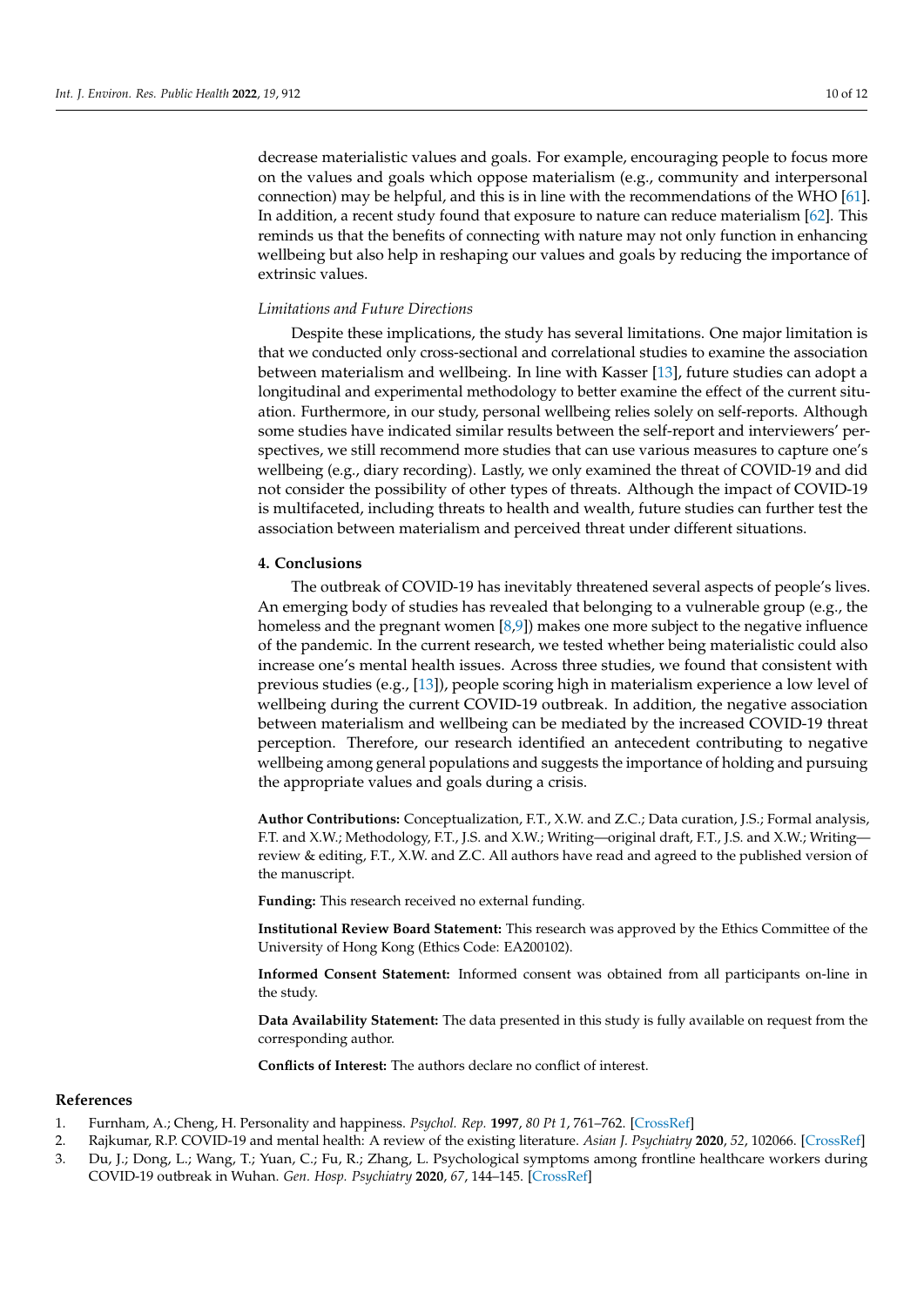- <span id="page-11-0"></span>4. Zandifar, A.; Badrfam, R. Iranian mental health during the COVID-19 epidemic. *Asian J. Psychiatry* **2020**, *51*, 101990. [\[CrossRef\]](http://doi.org/10.1016/j.ajp.2020.101990) [\[PubMed\]](http://www.ncbi.nlm.nih.gov/pubmed/32163908)
- <span id="page-11-1"></span>5. Xin, M.; Luo, S.; She, R.; Yu, Y.; Li, L.; Wang, S.; Ma, L.; Tao, F.; Zhang, J.; Zhao, J.; et al. Negative cognitive and psychological correlates of mandatory quarantine during the initial COVID-19 outbreak in China. *Am. Psychol.* **2020**, *75*, 607–617. [\[CrossRef\]](http://doi.org/10.1037/amp0000692) [\[PubMed\]](http://www.ncbi.nlm.nih.gov/pubmed/32673008)
- <span id="page-11-2"></span>6. Cao, W.; Fang, Z.; Hou, G.; Han, M.; Xu, X.; Dong, J.; Zheng, J. The psychological impact of the COVID-19 epidemic on college students in China. *Psychiatry Res.* **2020**, *287*, 112934. [\[CrossRef\]](http://doi.org/10.1016/j.psychres.2020.112934) [\[PubMed\]](http://www.ncbi.nlm.nih.gov/pubmed/32229390)
- <span id="page-11-3"></span>7. Yang, Y.; Li, W.; Zhang, Q.; Zhang, L.; Cheung, T.; Xiang, Y.-T. Mental health services for older adults in China during the COVID-19 outbreak. *Lancet Psychiatry* **2020**, *7*, e19. [\[CrossRef\]](http://doi.org/10.1016/S2215-0366(20)30079-1)
- <span id="page-11-4"></span>8. Tsai, J.; Wilson, M. COVID-19: A potential public health problem for homeless populations. *Lancet Public Health* **2020**, *5*, e186–e187. [\[CrossRef\]](http://doi.org/10.1016/S2468-2667(20)30053-0)
- <span id="page-11-5"></span>9. Rashidi Fakari, F.; Simbar, M. Coronavirus pandemic and worries during pregnancy; a letter to the editor. *Arch. Acad. Emerg. Med.* **2020**, *8*, e21.
- <span id="page-11-6"></span>10. Shi, J.; Chen, Z.; Wang, X.; Teng, F.; Yang, Y.; Chen, H. Dominate others, hurt self: Social dominance orientation predicts depression during the COVID-19 pandemic. *Personal. Individ. Differ.* **2021**, *175*, 110710. [\[CrossRef\]](http://doi.org/10.1016/j.paid.2021.110710)
- <span id="page-11-7"></span>11. Teng, F.; Wang, X.; Shi, J.; Chen, Z.; Huang, Q.; Cheng, W. Psychosomatic symptoms and neuroticism following COVID-19: The role of online aggression toward a stigmatized group. *Int. J. Environ. Res. Public Health* **2021**, *18*, 8672. [\[CrossRef\]](http://doi.org/10.3390/ijerph18168672)
- <span id="page-11-8"></span>12. Gao, J.; Zheng, P.; Jia, Y.; Chen, H.; Mao, Y.; Chen, S.; Wang, Y.; Fu, H.; Dai, J. Mental health problems and social media exposure during COVID-19 outbreak. *PLoS ONE* **2020**, *15*, e0231924.
- <span id="page-11-9"></span>13. Kasser, T. Materialistic values and goals. *Annu. Rev. Psychol.* **2016**, *67*, 489–514. [\[CrossRef\]](http://doi.org/10.1146/annurev-psych-122414-033344)
- <span id="page-11-10"></span>14. Richins, M.L.; Dawson, S. A consumer values orientation for materialism and its measurement: Scale development and validation. *J. Consum. Res.* **1992**, *19*, 303–316. [\[CrossRef\]](http://doi.org/10.1086/209304)
- <span id="page-11-11"></span>15. Deci, E.L.; Ryan, R.M. Self-determination. In *The Corsini Encyclopedia of Psychology*; American Cancer Society: Atlanta, GA, USA, 2010; pp. 1–2. [\[CrossRef\]](http://doi.org/10.1002/9780470479216.corpsy0834)
- <span id="page-11-12"></span>16. Grouzet, F.M.E.; Kasser, T.; Ahuvia, A.; Dols, J.M.F.; Kim, Y.; Lau, S.; Ryan, R.M.; Saunders, S.; Schmuch, P.; Sheldon, K.M. The structure of goal contents across 15 cultures. *J. Personal. Soc. Psychol.* **2005**, *89*, 800–816. [\[CrossRef\]](http://doi.org/10.1037/0022-3514.89.5.800)
- <span id="page-11-13"></span>17. Sheldon, K.M.; Kasser, T. Psychological threat and extrinsic goal striving. *Motiv. Emot.* **2008**, *32*, 37–45. [\[CrossRef\]](http://doi.org/10.1007/s11031-008-9081-5)
- <span id="page-11-14"></span>18. Li, J.; Lu, M.; Xia, T.; Guo, Y. Materialism as compensation for self-esteem among lower-class students. *Pers. Individ. Differ.* **2018**, *131*, 191–196. [\[CrossRef\]](http://doi.org/10.1016/j.paid.2018.04.038)
- <span id="page-11-15"></span>19. Briggs, E.; Landry, T.; Wood, C. Beyond just being there: An examination of the impact of attitudes, materialism, and self-esteem on the quality of helping behavior in youth volunteers. *J. Nonprofit Public Sect. Mark.* **2007**, *18*, 27–45. [\[CrossRef\]](http://doi.org/10.1300/J054v18n02_02)
- <span id="page-11-16"></span>20. Roberts, J.A.; Roberts, C.R. Money matters: Does the symbolic presence of money affect charitable giving and attitudes among adolescents? *Young Consum.* **2012**, *13*, 329–336. [\[CrossRef\]](http://doi.org/10.1108/17473611211282572)
- <span id="page-11-17"></span>21. Pieters, R. Bidirectional dynamics of materialism and loneliness: Not just a vicious cycle. *J. Consum. Res.* **2013**, *40*, 615–631. [\[CrossRef\]](http://doi.org/10.1086/671564)
- <span id="page-11-18"></span>22. McHoskey, J.W.; Worzel, W.; Szyarto, C. Machiavellianism and psychopathy. *J. Personal. Soc. Psychol.* **1998**, *74*, 192–210. [\[CrossRef\]](http://doi.org/10.1037/0022-3514.74.1.192)
- <span id="page-11-19"></span>23. Wang, X.; Krumhuber, E.G. The love of money results in objectification. *Br. J. Soc. Psychol.* **2017**, *56*, 354–372. [\[CrossRef\]](http://doi.org/10.1111/bjso.12158) [\[PubMed\]](http://www.ncbi.nlm.nih.gov/pubmed/27611242)
- <span id="page-11-20"></span>24. Nickerson, C.; Schwarz, N.; Diener, E.; Kahneman, D. Zeroing in on the Dark Side of the American Dream: A Closer Look at the Negative Consequences of the Goal for Financial Success. *Psychol. Sci.* **2003**, *14*, 531–536. [\[CrossRef\]](http://doi.org/10.1046/j.0956-7976.2003.psci_1461.x)
- <span id="page-11-21"></span>25. Solberg, E.G.; Diener, E.; Robinson, M.D. Why are materialists less satisfied? In *Psychology and Consumer Culture: The Struggle for a Good Life in a Materialistic World*; American Psychological Association: Washington, DC, USA, 2004; pp. 29–48. [\[CrossRef\]](http://doi.org/10.1037/10658-003)
- <span id="page-11-22"></span>26. Carroll, J.S.; Dean, L.R.; Call, L.L.; Busby, D.M. Materialism and marriage: Couple profiles of congruent and incongruent spouses. *J. Couple Relatsh. Ther.* **2011**, *10*, 287–308. [\[CrossRef\]](http://doi.org/10.1080/15332691.2011.613306)
- <span id="page-11-23"></span>27. Hui, C.M.; Tsang, O.S. The role of materialism in self-disclosure within close relationships. *Personal. Individ. Differ.* **2017**, *111*, 174–177. [\[CrossRef\]](http://doi.org/10.1016/j.paid.2017.02.021)
- <span id="page-11-24"></span>28. Kasser, T. *The High Price of Materialism*; MIT Press: Cambridge, MA, USA, 2002.
- <span id="page-11-25"></span>29. Christopher, A.N.; Schlenker, B.R. Materialism and affect: The role of self-presentational concerns. *J. Soc. Clin. Psychol.* **2004**, *23*, 260–272. [\[CrossRef\]](http://doi.org/10.1521/jscp.23.2.260.31022)
- <span id="page-11-26"></span>30. Opree, S.J.; Buijzen, M.; van Reijmersdal, E.A.; Valkenburg, P.M. Development and validation of the Material Values Scale for children (MVS-c). *Personal. Individ. Differ.* **2011**, *51*, 963–968. [\[CrossRef\]](http://doi.org/10.1016/j.paid.2011.07.029)
- <span id="page-11-27"></span>31. Niemiec, C.P.; Ryan, R.M.; Deci, E.L. The path taken: Consequences of attaining intrinsic and extrinsic aspirations in post-college life. *J. Res. Personal.* **2009**, *73*, 291–306. [\[CrossRef\]](http://doi.org/10.1016/j.jrp.2008.09.001)
- <span id="page-11-28"></span>32. Burroughs, J.E.; Rindfleisch, A. Materialism and well-being: A conflicting values perspective. *J. Consum. Res.* **2002**, *29*, 348–370. [\[CrossRef\]](http://doi.org/10.1086/344429)
- <span id="page-11-29"></span>33. Kasser, T.; Ryan, R.M. Further examining the American dream: Differential correlates of intrinsic and extrinsic goals. *Personal. Soc. Psychol. Bull.* **1996**, *22*, 280–287. [\[CrossRef\]](http://doi.org/10.1177/0146167296223006)
- <span id="page-11-30"></span>34. Kim, Y.; Kasser, T.; Lee, H. Self-concept, aspirations, and well-being in South Korea and the United States. *J. Soc. Psychol.* **2003**, *143*, 277–290. [\[CrossRef\]](http://doi.org/10.1080/00224540309598445)